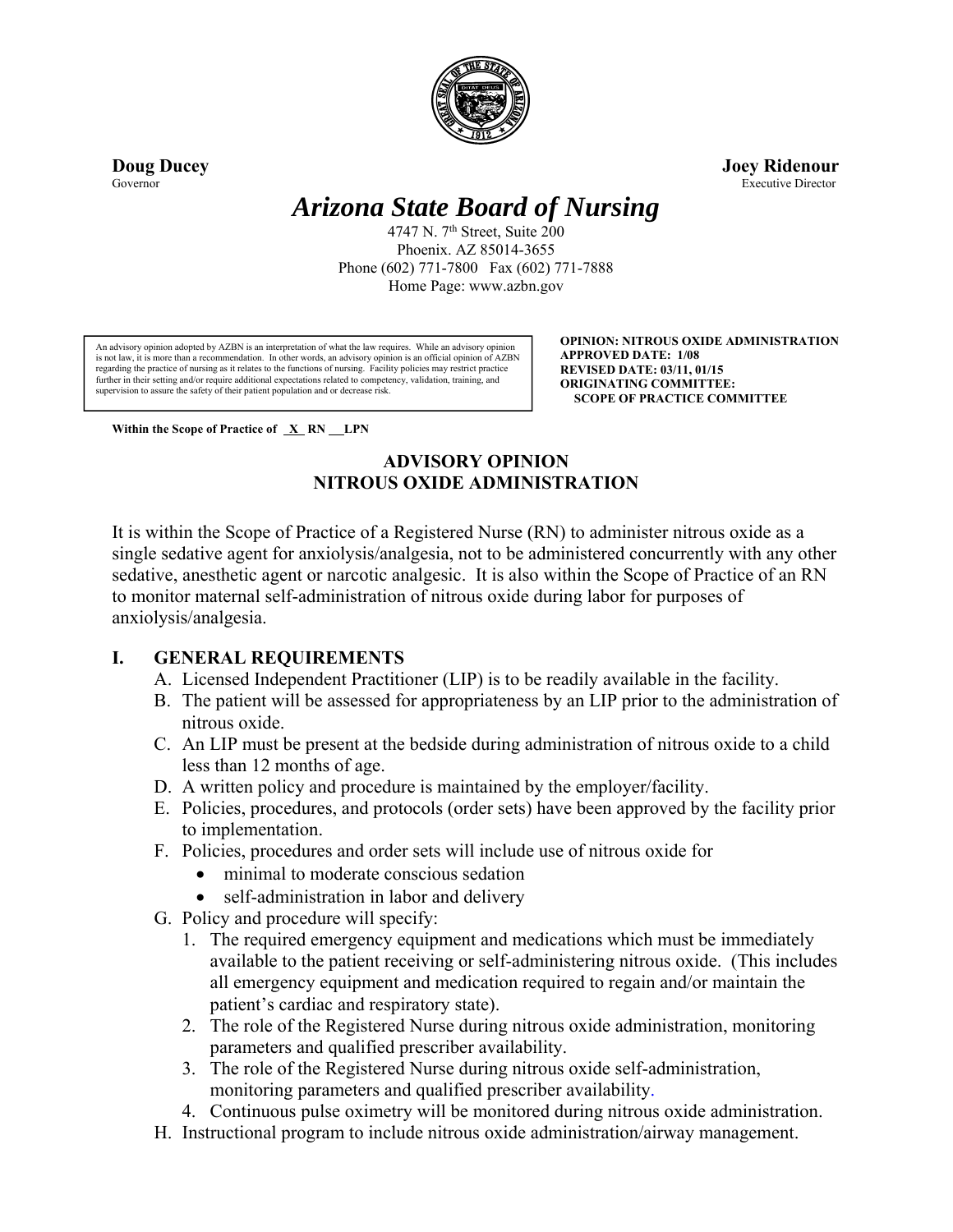- I. Only RNs who have satisfactorily completed an instructional program and have documented initial and ongoing clinical competency on file with the employer may administer nitrous oxide. See below Course of Instruction for content requirements.
- J. Current certification in Basic Cardiac Life Support (BCLS) on file with the employer.
- K. In the acute care setting, Advanced Cardiac Life Support (ACLS) or Pediatric Advanced Life Support (PALS) and age/weight appropriate of the patient is on file with the employer.
- L. The RN responsible for administering nitrous oxide may not leave the patient unattended or engage in other tasks that could compromise continuous monitoring of patient.
- M. The LIP will establish the specific dosage parameters prior to the RN administering nitrous oxide.
- N. The concurrent administration of any other sedative, anesthetic (such as ketamine) or narcotic analgesic with nitrous oxide would fall outside the specifications of this advisory opinion. If/when nitrous oxide is to be administered following an opioid analgesic, the patient must be monitored using a validated sedation scale such as the Pasero Opioid Scale.
- O. The RN may administer and discontinue the nitrous oxide as ordered by the. LIP The RN may discontinue nitrous oxide in the event there is evidence of maternal/fetal compromise during maternal self-administration.

### **II. COURSE OF INSTRUCTION** to include, but not limited to:

- A. Anatomy and Physiology specific to age, developmental levels and exclusion criteria.
- B. Pre-sedation assessment specific to age, developmental levels and exclusion criteria.
- C. Pharmacologic properties of nitrous oxide / oxygen.
- D. Indications / Contraindications of nitrous oxide administration.
- E. Techniques of administration, including equipment usage, titration and 100% oxygen administration following termination of nitrous oxide use.
- F. Level of consciousness assessment and physiological response to the drug.
- G. Airway management.
- H. Complication management.
- I. Emergency situation management and appropriate interventions.
- J. Abuse potential.
- K. Occupational exposure to nitrous oxide.
- L. Legal implications, responsibility, documentation.
- M. Nursing role.
- N. Patient self-administration for labor and delivery
	- 1. Nitrous Oxide/Oxygen concentrations for anxiolytic/analgesic purposes
	- 2. Risks and benefits
	- 3. Patient/Family education and support
	- 4. Communication with OB/anesthesiology team

#### **III. RATIONALE**

Nitrous oxide administration for anxiolysis and analgesia has an excellent safety record. The intent of administering nitrous oxide is to achieve minimal sedation in the outpatient setting, anxiolytic/analgesia with maternal self-administration in the labor and delivery setting and mild to moderate conscious sedation in the acute care setting. This procedure is performed by RNs with additional education, skills, and demonstrated competency. This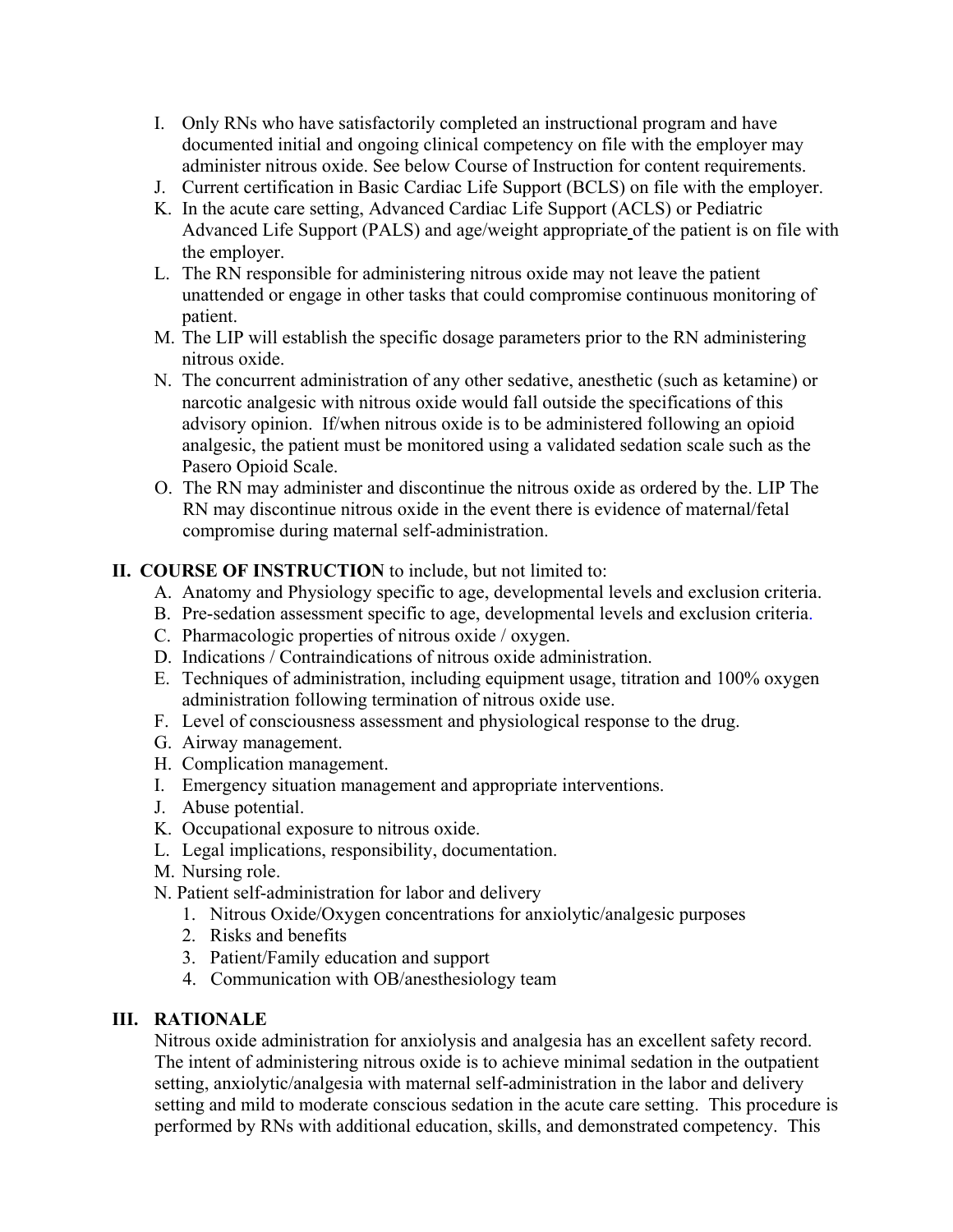advisory opinion CAN NOT be construed as approval for the RN to administer an anesthetic as in A.R.S. §32-1634.03 & A.R.S. §32-1634.04

### **IV. REFERENCES**

- Agency for Healthcare Research and Quality. (2011). *Evidence-based practice center systematic review protocol: Nitrous oxide for the management of labor pain*. Retrieved from http://effectivehealthcare.ahrq.gov/ehc/products/260/675/Nitrous-Oxide\_Protocol-Amendment 20110824.pdf
- American Academy of Pediatric Dentistry. (2013). Guideline of use of nitrous oxide for pediatric dental patients. *Reference Manual*, 36(6), 204-208. Retrieved from http://www.aapd.org/media/Policies\_Guidelines/G\_Nitrous.pdf
- American Society of Anesthesiologists. (2002). Task force on sedation and analgesia: Practice guidelines for sedation and analgesia by non-anesthesiologists. *Anesthesiology.* (96), 1004-17.
- Cote, C.J. & Wilson, S. (2006). Monitoring and management of pediatric patients during and after sedation for diagnostic and therapeutic procedures: An update. *Pediatrics*, *118*, 2587-2602. Doi: 10.1542/peds.2006-2780. Retrieved from http://pediatrics.aappublications.org/content/118/6/2587.full.pdf+html
- Farrell, M.K., Drake, G.J., Rucker, D., Finkelstein, M. & Zier, J.L. (2008). Creation of a registered nurse administered nitrous oxide sedation program for radiology and beyond. *Pediatric Nursing*, *34*, 29-35.
- Frampton, A., Browne, G.J., Lam, L.T., Cooper, M.G. & Lane L.G. (2003). Nurse administered relative analgesia using high concentration nitrous oxide to facilitate minor procedures in children in an emergency room. *Emergency Medicine Journal, 20*, 410-13. Retrieved from http://emj.bmj.com/content/20/5/410.full.pdf+html
- Onody, P., Gil, P., & Hennequin, M. (2006). Safety of inhalation of a 50% nitrous oxide/oxygen premix. A prospective survey of 35,828 administrations. *Drug Safety. 20*(7), 633-640.
- State of Minnesota, Office of the Reviser of Statutes. (2013). Administration of general anesthesia, deep sedation, moderate sedation, minimal sedation, and nitrous oxide inhalation analgesia. *Minnesota Administrative Rules (#*3100.3600). Retrieved from https://www.revisor.mn.gov/rules/?id=3100.3600
- Stewart, L.S. & Collins, M. (2012). Nitrous oxide as labor analgesia: Clinical implications for nurses. *Nursing for Women's Health*, *16,* 398-408. doi:10.1111/j.1751-486X.2012.01763.x Retrieved from http://onlinelibrary.wiley.com/store/10.1111/j.1751- 486X.2012.01763.x/asset/life1763.pdf?v=1&t=hyrtfx19&s=7eff392c6cead4e086f35df2269699ed64b 1602b
- Tobias, J.D. (2013). Applications of nitrous oxide for procedural sedation in the pediatric population. *Pediatric Emergency Care*, *29*, 245-65. doi: 10.1097/PEC.0b013e318280d824
- Zier, J.L. & Liu, M. (2011). Safety of high-concentration nitrous oxide by nasal mask for pediatric procedural sedation: experience with 7802 cases. *Pediatric Emergency Care*, *27*, 1107-12. doi: 10.1097/PEC.0b013e31823aff6d
- Zier, J.L., Drake, G.J., McCormick, P.C., Clinch, K.M., & Cornfield, D.N. (2007, April). Case series of nurse-administered nitrous oxide for urinary catheterization in children. *Anesthesia & Analgesia. 104*(4), 876-879.